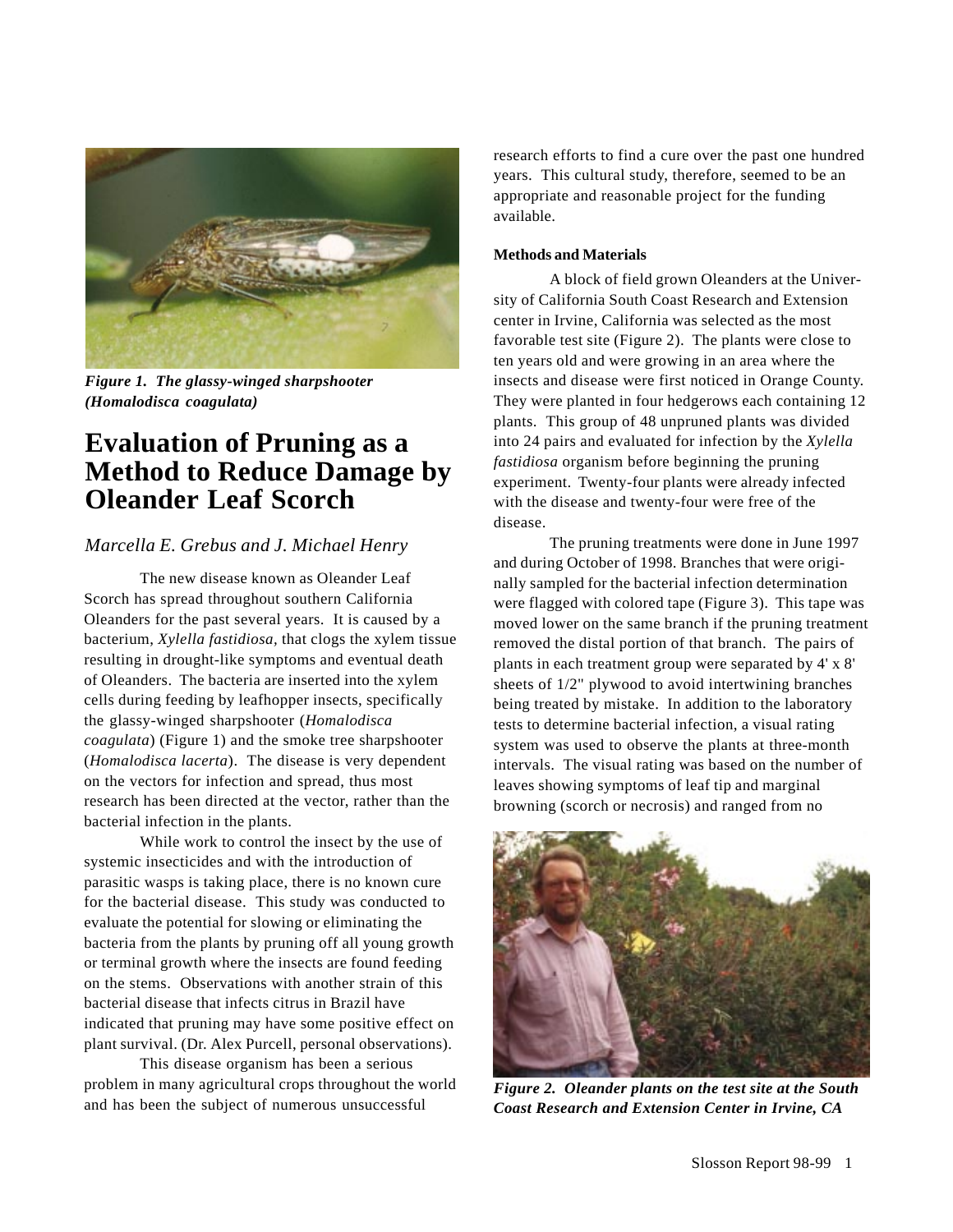

visible disease symptoms to one or more leaves showing marginal necrosis ("D") to severe symptoms (numerous dead or margin-scorched leaves) or dead plant ("HD"). *Figure 3. Branches originally sampled for the bacterial infection determination flagged with colored tape.*

The pruning was done using hand loppers/ cutters sanitized by dipping in a 10% bleach solution between treatment pairs. The Oleander plants were pruned in June 1997 and October 1998. The treated (pruned) plants were cut back to the height and width of the plywood panels. This level was considered moderate, with leaves remaining on most branches.

Disease determination samples from four branches on each plant were designated for leaf sampling. Two sample sites were harvested on each side of the plant. Initial samples prior to treatment were taken in April 1997. The fresh leaf samples were evaluated using the ELISA test and plate culture methods. This determination was done a total of six times over the study.

The ELISA tests were done using commerciallyproduced test kits specific for *Xylella fastidiosa* (AgDia Inc., Elkhart, IN). The plate tests were done on PW agar and incubated in the dark at 77°F. Cultures were examined in 10-14 days.

### **Results and Discussion**

The percentages of diseased plants were consistent, except for dates 6-98 (visual and lab), 8-98 (visual), and 3-99 (visual) where the pruned treatment resulted in lower disease (Table 1). Visual detection generally resulted in lower values for disease occurrence than did the lab tests.

The investigators of this project realize that there is no easy way to characterize the disease levels for these plants. We have found that in some cases, the sample does not tell the whole story. For instance, a healthy, robust-looking Oleander may be infected with Leaf Scorch, but visual disease symptoms may take months to become noticable, as shown in the leaf sample evaluations (Table 1). In contrast, a plant may be much declined, with the majority of its leaves and branches clearly scorched. Both of these plants would be scored as positive for Leaf Scorch using our reporting methods.

#### **Conclusion**

The investigators for this project conclude that aggressive pruning may be helpful to the homeowner who appears to have a problem with Oleander Leaf Scorch. The effect of pruning may be observed when the numbers of diseased plants sampled differ from the numbers for pruned and unpruned treatments. In this study, the pruned plants appear clearly healthier than those not pruned, most noticable prior to the 12-98 sampling (Table 1).

This study also addresses the differences in data between two methods of estimating plant health: visual data and ELISA and culturing on PW. With the

**Table 1. Occurrence of Oleander Leaf Scorch (percentage of total plants) as detected by visual assessment or diagnostic laboratory tests (ELISA and culturing on PW medium) on six sampling dates**

| Sampling date     |      |             |      |      |                     |
|-------------------|------|-------------|------|------|---------------------|
| <b>Treatment</b>  |      | $4-97$ 6-98 | 8-98 |      | 12-98 3-99 6-99     |
| Visual assessment |      |             |      |      |                     |
| <b>Pruned</b>     | N/A  | 25.0        | 37.5 | 100  | 95.8<br>100         |
| Unpruned N/A      |      | 87.5        | 54.2 | 91.7 | 50.0<br>100         |
| LSD.              | N/A  | $23.0*$     | 29.2 | 11.6 | $22.6*$<br>$\Omega$ |
| Laboratory tests  |      |             |      |      |                     |
| Pruned            | 54.2 | 37.5        | 83.3 | 91.7 | 83.3<br>87.5        |
| Unpruned 54.2     |      | 79.2        | 83.3 | 91.7 | 95.8<br>95.8        |
| <b>LSD</b>        | 29.7 | $26.5*$     | 22.1 | 16.4 | 17.7<br>16.3        |
|                   |      |             |      |      |                     |

\* indicates difference is significant